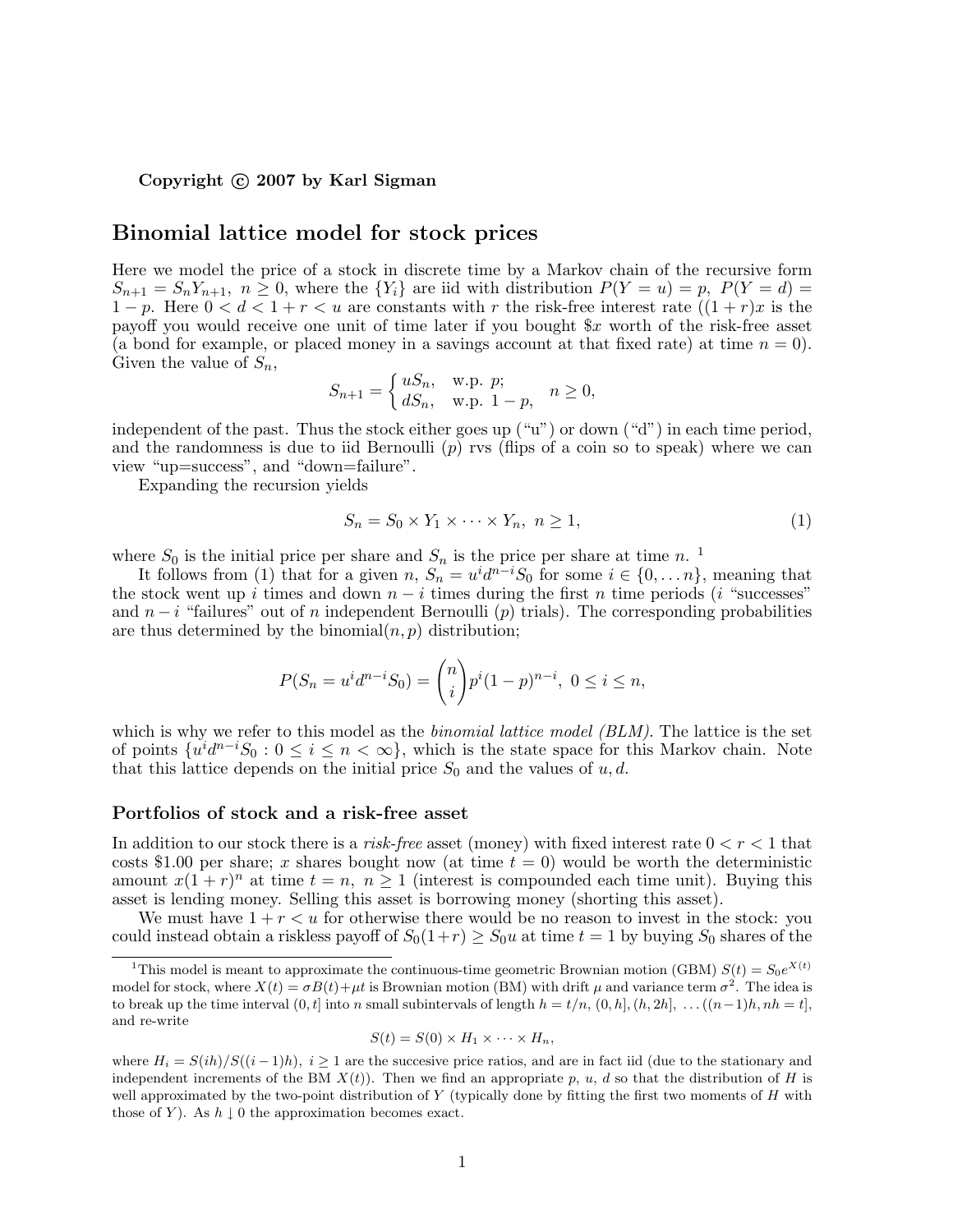risk-free asset at time  $t = 0$  and selling them at time  $t = 1$ , thus earning at least as much, with certainty, than is ever possible from the stock. Similarly we have  $d < 1+r$  for otherwise there would be no reason to invest in the risk-free asset. (Inherent in our argument is the economic assumption of non-arbitrage, meaning that it is not possible, with certainty, for people to make a profit from nothing.)

A portfolio of stock and risk-free asset is a pair  $(\alpha, \beta)$  describing our total investment at a given time;  $\alpha$  shares of stock and  $\beta$  shares of the risk-free asset. We allow the values of  $\alpha$  and  $\beta$ to be positive or negative or zero and they do not have to be integers. Negative values refer to shorting (borrowing). For example  $(2.3, -7.4)$  means that we bought 2.3 shares of stock, and shorted 7.4 shares of the risk free asset (meaning we borrowed 7 dollars and 40 cents at interest rate  $r$ .)

Observe that a portfolio of stock and risk-free asset always has a well-defined price: a portfolio's price (cost) at time  $t = 0$  is its worth,  $\alpha S_0 + \beta$ , and its price at time  $t = n$ ,  $n \ge 0$ is its worth at that time,  $\alpha S_n + \beta (1+r)^n$ . For example at time  $t = 1$  our  $(2.3, -7.4)$  portfolio is worth  $2.3S_1 - 7.4(1+r)$  meaning that we now have  $2.3S_1$  dollars worth of stock and owe 7.4 $(1 + r)$  dollars.

### 0.1 Pricing the European call option when the expiration date is  $t = 1$

Now consider a European call option for one share of the stock, with strike price K, and expiration date  $t = 1$ . The payoff to the holder of this option at time  $t = 1$  is a random variable given by  $C_1 = (S_1 - K)^+$ ; the buyer of such an option is thus betting that the stock price will be above  $K$  at the expiration date. This random payoff has only two possible values:  $C_1 = C_u = (uS_0 - K)^+$  if the stock goes up, and  $C_1 = C_d = (dS_0 - K)^+$  if the stock moves down. Both of these values are known since they depend only on the known values  $u, d, S_0$ , and K. We next proceed to determine what a fair price should be for this option and denote this price by  $C_0$ . Clearly  $C_0 \leq S_0$  because the payoff is less:  $C_1 = (S_1 - K)^+ \leq S_1$ . That is why people buy options, they are cheaper than the stock itself, but potentially can yield high payoffs. Unlike a portfolio of stock and risk-free asset, however, it is not immediate what this price should be, but we can use a portfolio to figure it out. To this end we will construct a portfolio  $(\alpha, \beta)$  of stock and risk free asset, which if bought at time  $t = 0$ , then goes on to replicate, at time  $t = 1$ , the option payoff  $C_1$ : a portfolio that at time  $t = 1$  yields payoff  $C_u$ if the stock goes up and  $C_d$  if it goes down. But the payoff of the portfolio at time  $t = 1$  is  $\alpha S_1 + \beta(1+r)$ , so we simply need to find the values  $\alpha$  and  $\beta$  such that  $\alpha S_1 + \beta(1+r) = C_1$ : find  $\alpha$  and  $\beta$  such that  $\alpha uS_0 + \beta(1+r) = C_u$  and  $\alpha dS_0 + \beta(1+r) = C_d$ . Once we do this, since the two investments yield the same payoff at time  $t = 1$  they must have the same price at time  $t=0$ :

$$
C_0 = the price of the replicating portfolio = \alpha S_0 + \beta.
$$
 (2)

The point is that, in effect, they are the same investment, and thus must cost the same. The solution to the two equations with two unknowns,  $\alpha u S_0 + \beta (1 + r) = C_u$  and  $\alpha dS_0 +$  $\beta(1 + r) = C_d$ , is

$$
\alpha = \frac{C_u - C_d}{S_0(u - d)} \tag{3}
$$

$$
\beta = \frac{uC_d - dC_u}{(1+r)(u-d)}.\tag{4}
$$

Plugging this solution into (2) yields

$$
C_0 = \frac{C_u - C_d}{(u - d)} + \frac{uC_d - dC_u}{(1 + r)(u - d)},
$$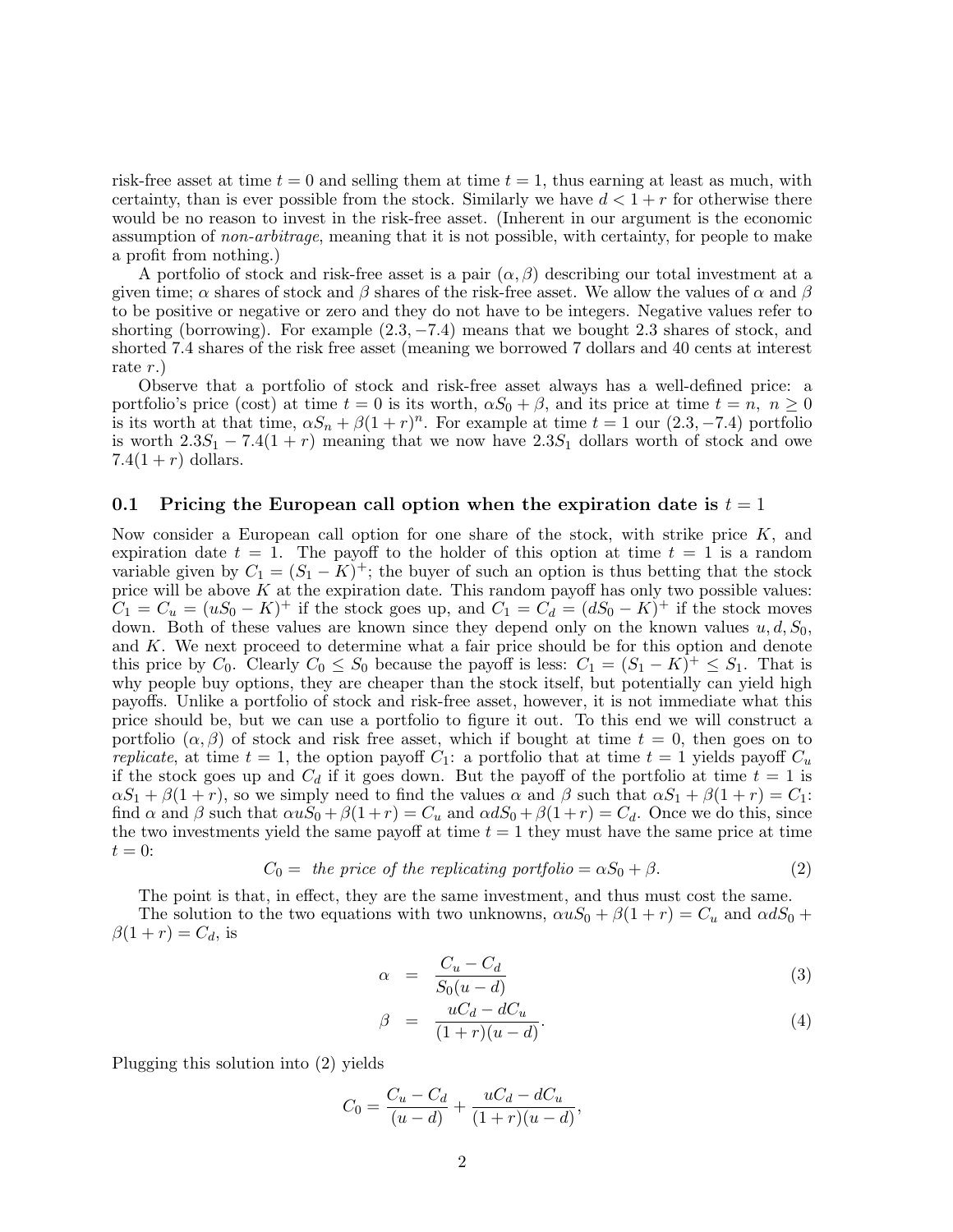which when algabraically simplified (details left to the reader) yields:

$$
C_0 = \frac{1}{1+r} (p^* C_u + (1-p^*) C_d) \tag{5}
$$

$$
= \frac{1}{1+r}(p^*(uS_0 - K)^+ + (1 - p^*)(dS_0 - K)^+), \text{ where}
$$
\n(6)

$$
p^* \stackrel{\text{def}}{=} \frac{1+r-d}{u-d} \tag{7}
$$

$$
1 - p^* = \frac{u - (1+r)}{u - d}.
$$
\n(8)

Since  $1 + r < u$  (by assumption), we see that  $0 < p^* < 1$  is a probability, and  $C_0$  as given in (5) is expressed elegantly as the discounted expected payoff of the option if  $p = p^*$  for the underlying "up" probability  $p$  for the stock;

$$
C_0 = \frac{1}{1+r} E^*(C_1),\tag{9}
$$

where  $E^*$  denotes expected value when  $p = p^*$  for the stock price.  $p^*$  is called the *risk-neutral* probability, for reasons we shall take up in the next section.

The point here is that the real expected payoff is given by

$$
E(C_1) = pC_u + (1 - p)C_d,
$$

where  $p$  is the underlying up probability for the stock. But when pricing the option, it is not the real p that ends up being used in the pricing formula, it is the risk-neutral  $p^*$  instead. Noticing that  $p^*$  in (7) only depends on r, u and d, we conclude that the price of the option does not depend at all on p, only on  $S_0, u, d$  and r. So to price the option we never need to know the real  $p^2$ .

This irrelevancy of p will later, when we study stock models in continous time, express itself in the famous Black-Scholes pricing formula which does not depend on the mean  $\mu$  of the underlying Brownian motion, but only on the variance  $\sigma^2$ .

### 0.2 Pricing other European call options when the expiration date is  $t = 1$

The option pricing method of the previous section goes thru for any option in which the payoff (denoted by  $C_1$ ) occurs at the expiration date  $t = 1$ ;

$$
C_0 = \frac{1}{1+r} E^*(C_1) = \frac{1}{1+r} (p^* C_u + (1-p^*) C_d). \tag{10}
$$

It is only required that the payoff values  $C_u$  and  $C_d$ , whatever they are, are known;  $C_1 = C_u$  if the stock goes up,  $C_1 = C_d$  if the stock goes down. Examples include a put option, with payoff  $(K - S_1)^+$ , in which the holder has the option to sell a share of the stock at price K at the expiration date  $t = 1$ ;  $C_u = (K - uS_0)^+$ ,  $C_d = (K - dS_0)^+$ .

In words, the option pricing formula says

The price of the option is equal to the present value of the expected payoff of the option under the risk-neutral probability.

<sup>&</sup>lt;sup>2</sup>But hidden in here is the economic fact that a stock with a higher p would have a higher  $S_0$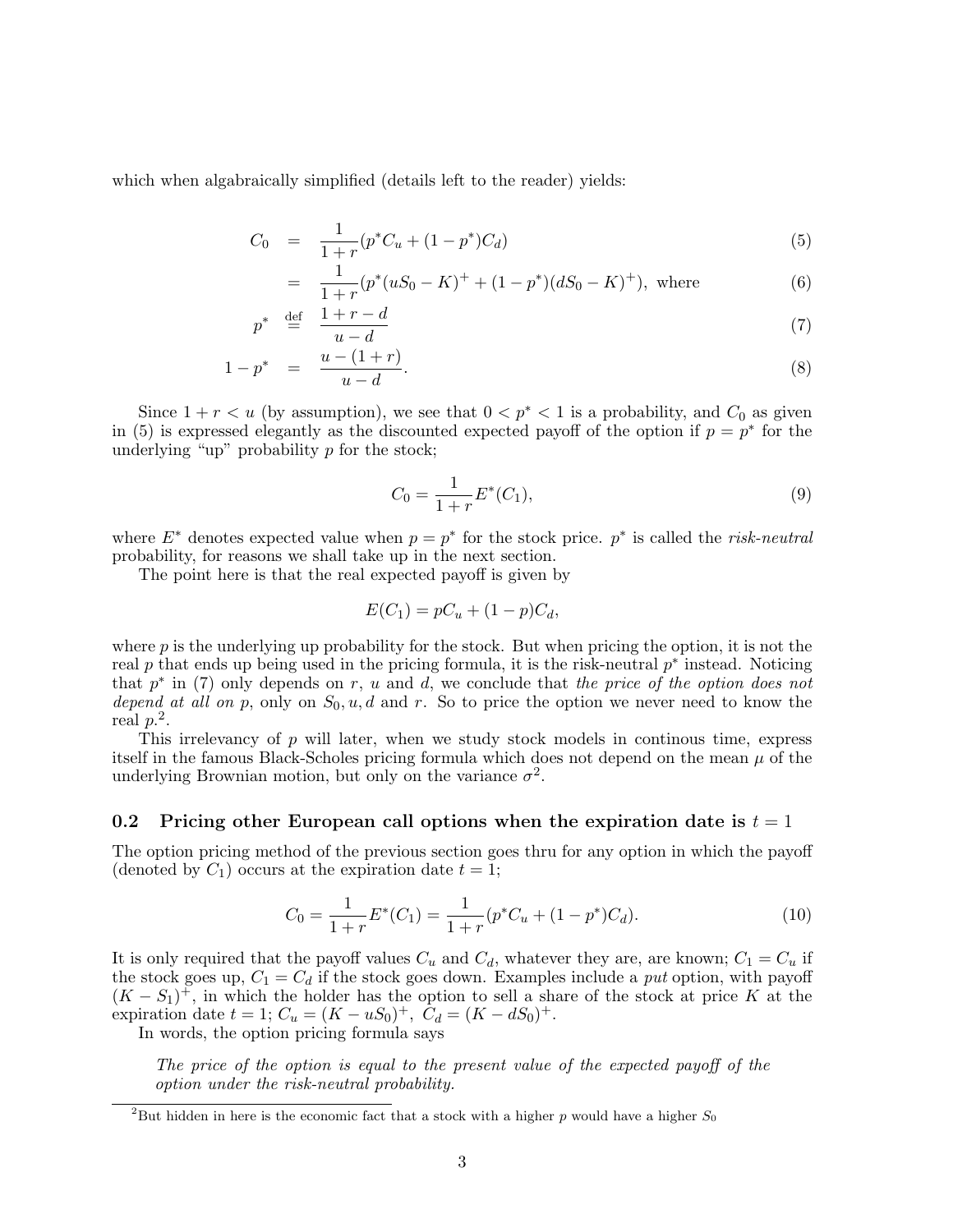#### 0.2.1 Risk-neutral measure

We saw that the price of the European call option can be expressed as an expected value (9) if we use the risk-neutral probability  $p^*$  defined in (7). Moreover,  $p^*$  only depends on r, u and d, but not on the real value of  $p$  underlying the stock's randomness. We conclude that we never need to know what the real  $p$  is to compute  $C_0$ . We need to know the values of the payoff outcomes,  $C_u$  and  $C_d$ , but not their probabilities of ocurrence.

 $p^*$  has a nice interpretation as the unique probability p making the stock price move in a "fair" way, meaning that given the initial price  $S_0$ , the present value of the expected price at time  $t = 1$  is yet again  $S_0$ : on average, the stock (when discounted) neither goes up nor down in price, it is risk-neutral;

$$
(1+r)^{-1}E(S_1|S_0) = S_0, \text{ if } p = p^*.
$$
\n(11)

To see that this is so, expanding the expected value in (11) yields the equation

$$
(1+r)^{-1}(puS_0 + (1-p)dS_0) = S_0,
$$

or simply

$$
(1+r)^{-1}(pu + (1-p)d) = 1,
$$

with unique solution

$$
p = p^* = \frac{1 + r - d}{u - d}.
$$

Thus by imagining that the stock price evolves "fairly" (that is,  $p = p^*$ ), the price of the option can be realized as the expected discounted payoff of the option at time  $t = 1$ . Changing from p to  $p^*$  is sometimes referred to as a *change of measure*, since we have changed the way that the probabilities of stock outcomes are measured;  $P(S_1 = uS_0)$  has been changed from p to  $p^*$ , and  $P(S_1 = dS_0)$  has been changed from  $1-p$  to  $1-p^*$ . We thus sometimes say that the stock pricing is being considered under the "risk-neutral measure", meaning that we are using  $p^*$ .

Since  $\{S_n : n \geq 0\}$  is a Markov process, (11) and the analysis that followed imply that

$$
(1+r)^{-(n+1)}E^*(S_{n+1}|S_n, S_{n-1}, \dots, S_0) = (1+r)^{-n}S_n, \ n \ge 0,
$$
\n(12)

which means that under the risk-neutral measure, the stochastic process  $\{(1+r)^{-n}S_n : n \geq 0\}$ of discounted prices is a *martingale*<sup>3</sup>. Thus  $p^*$  is the unique probability making the discounted stock prices form a martingale. In particular,  $(1+r)^{-n}E^*(\tilde{S}_n) = E^*(S_0)$ ,  $n \geq 0$ , so if we buy the stock now at time  $t = 0$  at price  $S_0$ , then  $(1 + r)^{-n} E^*(S_n) = S_0$ , meaning that under  $p^*$ the PV of the expected value of the stock at any time is the same as the initial price we paid.

## 0.3 Pricing the European options when the expiration date is  $t \geq 2$

If the expiration date of a European style option is  $t = T$ , then we denote the payoff at time T by the random variable  $C_T$ . For example,  $\overline{C}_T = (S_T - K)^+$  for the European call option. The various payoff values at time  $T$  depend on the outcomes over the  $T$  time units. For example

<sup>&</sup>lt;sup>3</sup>A martingale is a stochastic process  $\{X_n : n \geq 0\}$  with the fundamental property that  $E(X_{n+1}|X_0, \ldots, X_n) =$  $X_n$ ,  $n \geq 0$ . Martingales capture the notion of a fair game in the context of gambling: Letting  $X_n$  denote your total fortune right after your  $n^{th}$  gamble, the martingale property states that regardless of your past gambles, the next gamble will, on average, neither give you a gain or a loss; each gamble is fair. It immediately follows that  $E(X_n) = E(X_0)$ ,  $n \geq 0$ : when you finish gambling, your expected total fortune is the same as what you started with.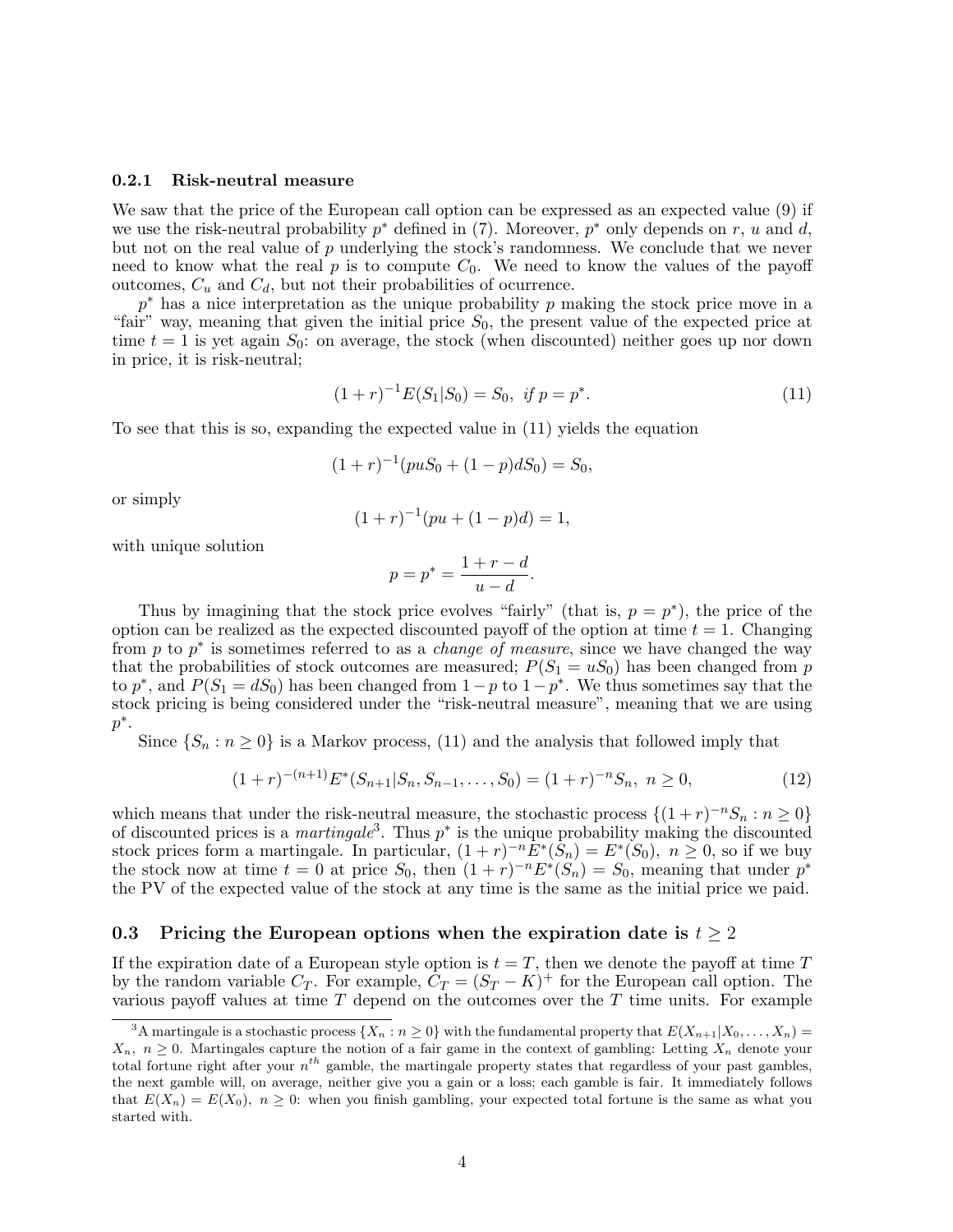if  $T = 2$ , then there are the four values  $C_{2,uu}$ ,  $C_{2,ud}$ ,  $C_{2,du}$ ,  $C_{2,dd}$  reflecting the up and down outcomes over the two time periods. The probabilities of these are  $p^2$ ,  $p(1-p)$ ,  $(1-p)p$ ,  $(1-p)^2$ respectively, and so the expected payoff is given by

$$
E(C_2) = p^2 C_{2,uu} + p(1-p)C_{2,ud} + (1-p)pC_{2,du} + (1-p)^2 C_{2,dd}.
$$

For the European call option, order does not matter;  $C_{2,ud} = C_{2,du} = (udS_0 - K)^+$ , but in general, order will matter. More generally, for the European call option, the payoff at time T is always of the form  $(u^{i}d^{T-i}S_0 - K)^+$  and does not depend on the order in which the ups and downs occurred; for other options order may matter; they are called path-dependent options. Examples include an Asian call option with payoff  $(\frac{1}{T} \sum_{n=1}^{T} S_n - K)^+$ .

The following is a beautiful generalization of (10):

**Theorem 0.1** Under the Binomial lattice model for stock pricing, the price of a European style option with expiration date  $t = T$  is given by

$$
C_0 = \frac{1}{(1+r)^T} E^*(C_T). \tag{13}
$$

 $E^*$  denotes expected value under the risk-neutral probability  $p^*$  for stock price (defined in (7)). In words: "the price of the option is equal to the present value of the expected payoff of the option under the risk-neutral measure".

Applying Theorem 0.1 to a European call option where the order of the ups and downs is irrelevant yields the discrete-time analog of the famous Black-Scholes-Merton pricing formula (for European call options):

Corollary 0.1 Under the Binomial lattice model for stock pricing, the price of a European call option with strike price K and expiration date  $t = T$  is given by

$$
C_0 = \frac{1}{(1+r)^T} E^*(C_T) \tag{14}
$$

$$
= \frac{1}{(1+r)^{T}} E^{*} (S_{T} - K)^{+}
$$
\n(15)

$$
= \frac{1}{(1+r)^T} \sum_{i=0}^T \binom{T}{i} (p^*)^i (1-p^*)^{T-i} (u^i d^{T-i} S_0 - K)^+.
$$
 (16)

We will prove Theorem 0.1 for  $T = 2$ , since the  $T > 2$  case is analogous. To this end we must show that

$$
C_0 = \frac{1}{(1+r)^2} E^*(C_2) \tag{17}
$$

$$
= \frac{1}{(1+r)^2} \Big[ C_{2,uu}(p^{*2}) + C_{2,ud}(p^*(1-p^*)) + C_{2,du}(p^*(1-p^*)) + \Big] \tag{18}
$$

$$
C_{2,dd}(1-p^*)^2\Big].\tag{19}
$$

The key idea: Although we can't exercise the option at the earlier time  $t = 1$ , we can sell it, so it does have a "price" at that time which we can view as a potential "payoff". At time  $t = 1$ , we would know what the new price of the stock is,  $S_1$ , and we thus could sell the option which then would have an expiration date of  $T = 1$ . For example, if  $S_1 = uS_0$ , then we use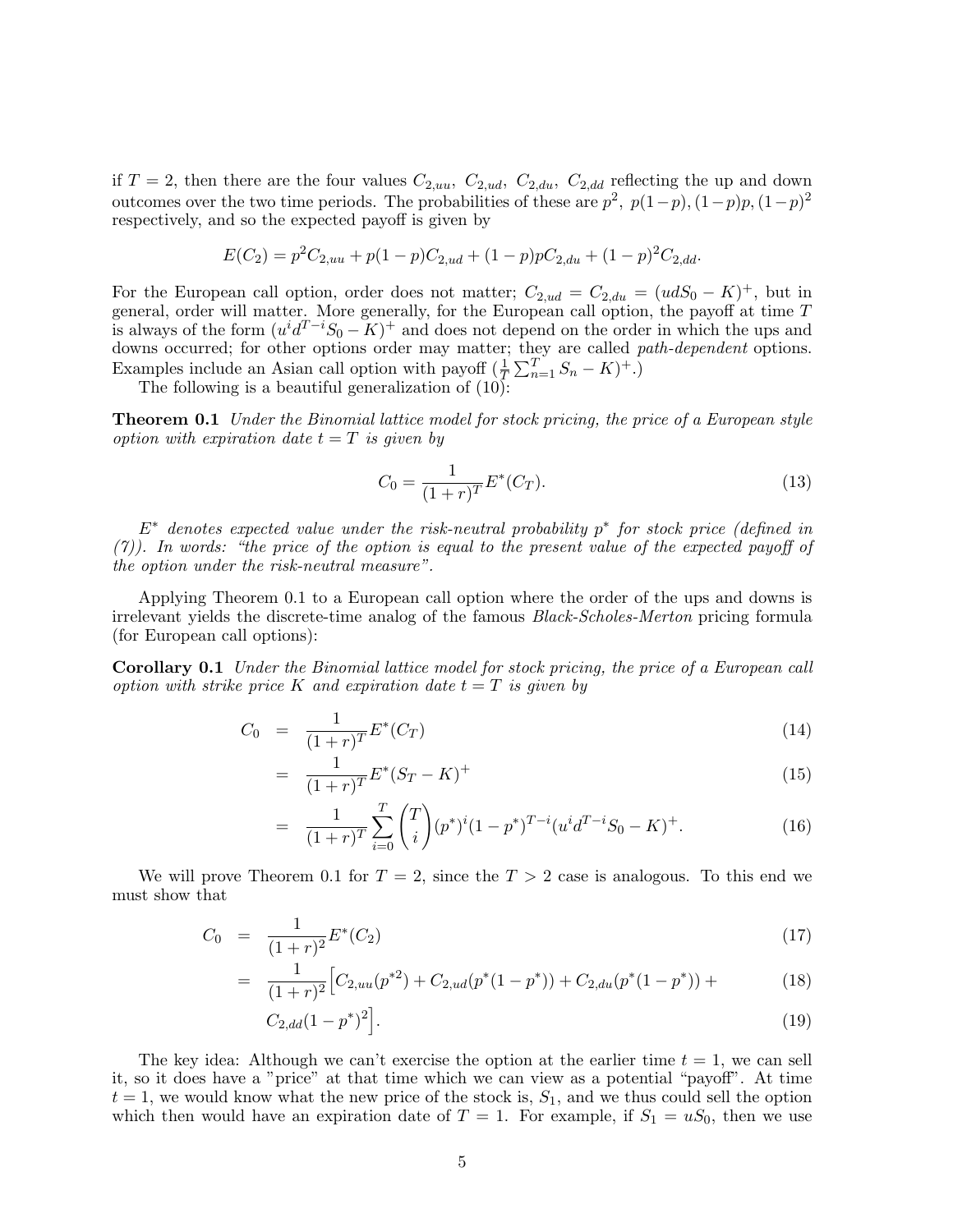the T = 1 price formula in (10) with outcomes  $C_u = C_{2,u,u}$  and  $C_d = C_{2,ud}$  yielding the price (denoted by  $C_{1,u}$ , the price if the stock went up at  $t = 1$ )

$$
C_{1,u} = \frac{1}{1+r} [p^* C_{2,u,u} + (1-p^*) C_{2,ud}].
$$

Similarly, if  $S_1 = dS_0$ , then

$$
C_{1,d} = \frac{1}{1+r} [p^* C_{2,du} + (1-p^*) C_{2,dd}].
$$

But now we can go one more time step back to  $t = 0$ : We have these known "payoff" values at time  $t = 1$  of  $C_{1,u}$  and  $C_{1,d}$ , which we just computed, and thus we can now use them in the  $T = 1$  formula (10) again to obtain

$$
C_0 = \frac{1}{1+r} [p^* C_{1,u} + (1-p^*) C_{1,d}] \tag{20}
$$

$$
= \frac{1}{(1+r)^2} \Big[ C_{2,uu}(p^{*2}) + C_{2,ud}(p^*(1-p^*)) + C_{2,du}(p^*(1-p^*)) + \Big] \tag{21}
$$

$$
C_{2,dd}(1-p^*)^2\Big].\tag{22}
$$

In general, the proof proceeds by starting at time  $T$  and moving back in time step-by-step to each node on the lattice until finally reaching time  $t = 0$ . This procedure yields not only  $C_0$ but all the intermediary prices as well.

### 0.4 Pricing options that allow early exercise

Some options (other than European) allow one to exercise early. For example, in a American put option with expiration date  $T$ , the holder has the right to exercise the option at any time  $1 \leq t \leq T$ . If exercised at time t, the payoff is  $(K - S_t)^+$ .

Although the pricing formula in Theorem 0.1 is no longer valid, the same method used in its proof yields a method for pricing here too, and also yields the optimal time at which the holder should exercise. We will illustrate here for the put option when  $T = 2$ .

### Pricing an American put option with expiration date  $T = 2$

At time  $t = 1$  we need to decide wether to exercise or not. Suppose that the stock went up. Then if we exercise we receive payoff  $(K - uS_0)^+$ . On the other hand the pricing formula (10) yields the price if we hold on to it:

$$
V_{1,u} = \frac{1}{1+r} [p^*(K - u^2 S_0)^+ + (1 - p^*)(K - u dS_0)^+].
$$

Thus we need to compare and choose the one that is larger,

$$
C_{1,u} = \max\{V_{1,u}, (K - uS_0)^+\}.
$$

Only if  $(K - uS_0)^+ > V_{1,u}$  would we exercise early.  $C_{1,u}$  is how much the option is worth at time  $t = 1$  if the stock went up.

Similarly, if the stock goes down at time  $t = 1$ , we have

$$
V_{1,d} = \frac{1}{1+r} [p^*(K - udS_0)^+ + (1-p^*)(K - d^2S_0)^+],
$$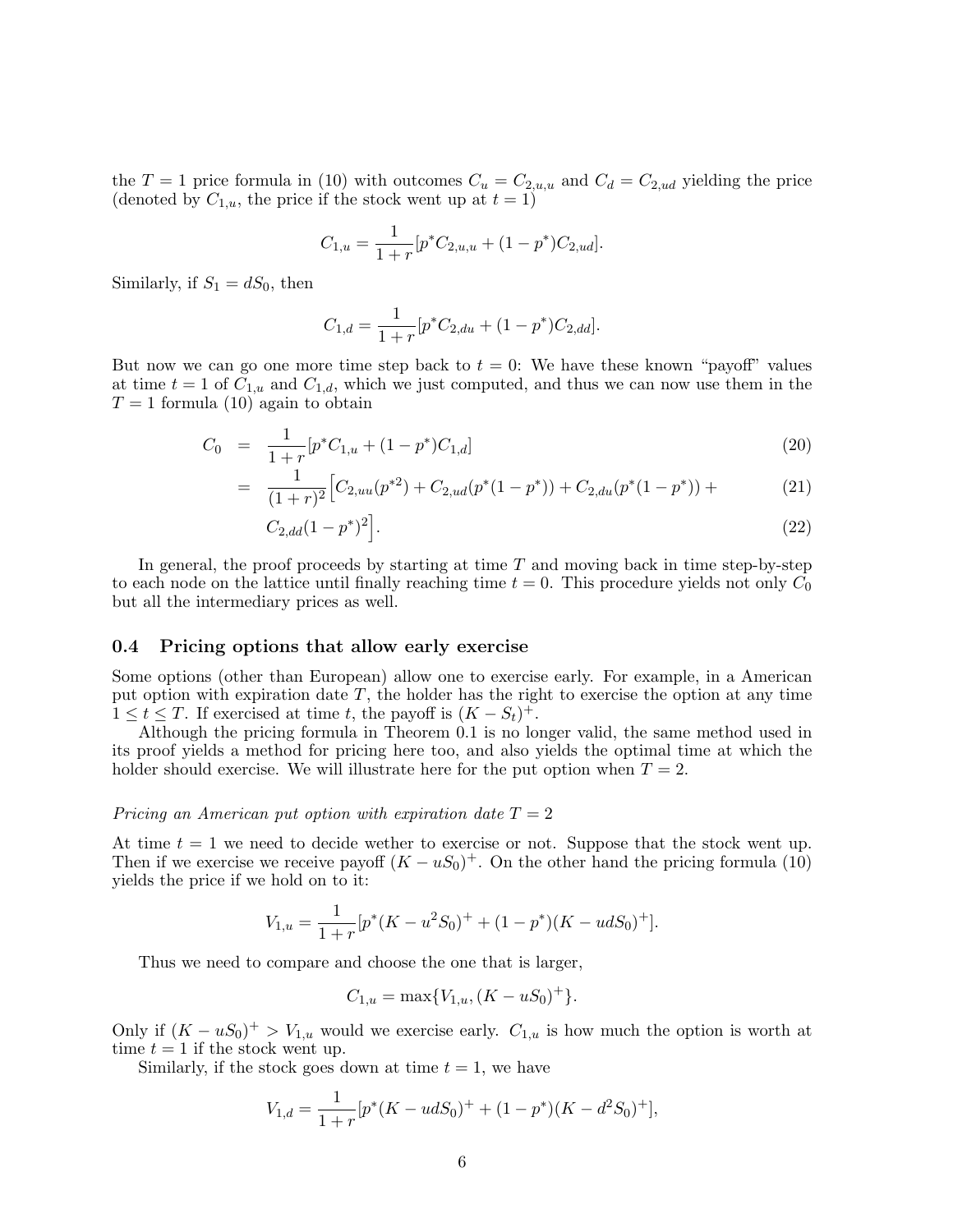$$
C_{1,d} = \max\{V_{1,d}, (K - dS_0)^+\}
$$

is how much the option is worth. Only if  $(K - dS_0)^+ > V_{1,d}$  would we exercise early. The two values  $C_{1,u}$  and  $C_{1,d}$  are then the prices at time  $t = 1$ , and finally the price  $C_0$  is then given by applying (10) to the two values

$$
C_0 = \frac{1}{1+r} [p^* C_{1,u} + (1-p^*) C_{1,d}].
$$

In general, when the expiration date is  $T$ , one computes all the prices at all the intermediary points step-by-step in an analogous way. The optimal time to exercise is then determined as follows: at time  $t = 1$ , when the new value of the stock is known, one checks to see if the payoff from exercising exceeds the computed V value (using  $(10)$ ) at that node. If it does then exercise, otherwise wait one more unit of time and check again, and so on until (if at all) finding the first time for which it is optimal to exercise.

#### It is never optimal to exercise early for an American call option

For the American call option with  $T = 2$ ,

$$
V_{1,u} = \frac{1}{1+r} [p^*(Ku^2S_0 - K)^+ + (1-p^*)(udS_0 - K)^+],
$$

and it is easily seen that  $V_{1,u} \ge (uS_0 - K)^+$ . Similarly

$$
V_{1,d} = \frac{1}{1+r} [p^*(KudS_0 - K)^+ + (1-p^*)(d^2S_0 - K)^+],
$$

and  $V_{1,d} \geq (dS_0 - K)^+$ . So it is always optimal to wait until the end at time  $T = 2$ . One can generalize easily to see that this is so for any expiration date T. This means that the two call options (European, American) are really identical, and have the same price.

### 0.5 Monte Carlo simulation for pricing options

As a motivating example, suppose we wish to compute the expected payoff of some option  $E^*(C_T)$  (using the risk-free measure), so as to get the price  $C_0 = (1+r)^{-T} E^*(C_T)$ .  $C_T$  is a random variable and under the binomial lattice model,  $S_n = S_0 Y_1 \times \cdots \times Y_n$ , it is some function h of  $S_0$  and  $Y_1, \ldots, Y_T$ ;  $C_T = h(S_0, Y_1, \ldots, Y_T)$ . For example, if  $C_T = (S_T - K)^+$ , the payoff for the European call, then  $h(S_0, Y_1, \ldots, Y_T) = (S_0 Y_1 \times \cdots \times Y_T - K)^+$ .

Note that if  $U$  is uniformly distributed over the continuous interval  $(0, 1)$ , then  $Y$  defined by  $Y = uI\{U \leq p^*\} + dI\{U > p^*\}$  has the correct distribution of the iid  $Y_i$ ;  $P(Y = u) =$  $p^*, P(Y = d) = 1 - p^*.$ 

Thus we can ask our computer to hand us T iid uniforms  $U_1, \ldots, U_T$ ; construct the iid  $Y_i = uI\{U_i \le p^*\} + dI\{U_i > p^*\},$  and then compute a first sample  $X_1 = h(S_0, Y_1, \ldots, Y_T)$ . Then, independently, we do this again to obtain a second sample,  $X_2$ , and keep on doing so a total of n times where n is "large", obtaining n iid copies  $X_1, \ldots, X_n$ . Then we use the estimate

$$
E^*(C_T) \approx \frac{1}{n} \sum_{i=1}^n X_i,
$$
\n(23)

which is justified via the strong law of large numbers which asserts that wp1, the approximation becomes exact as  $n \to \infty$ .

We illustrate with some simple examples:

7

and